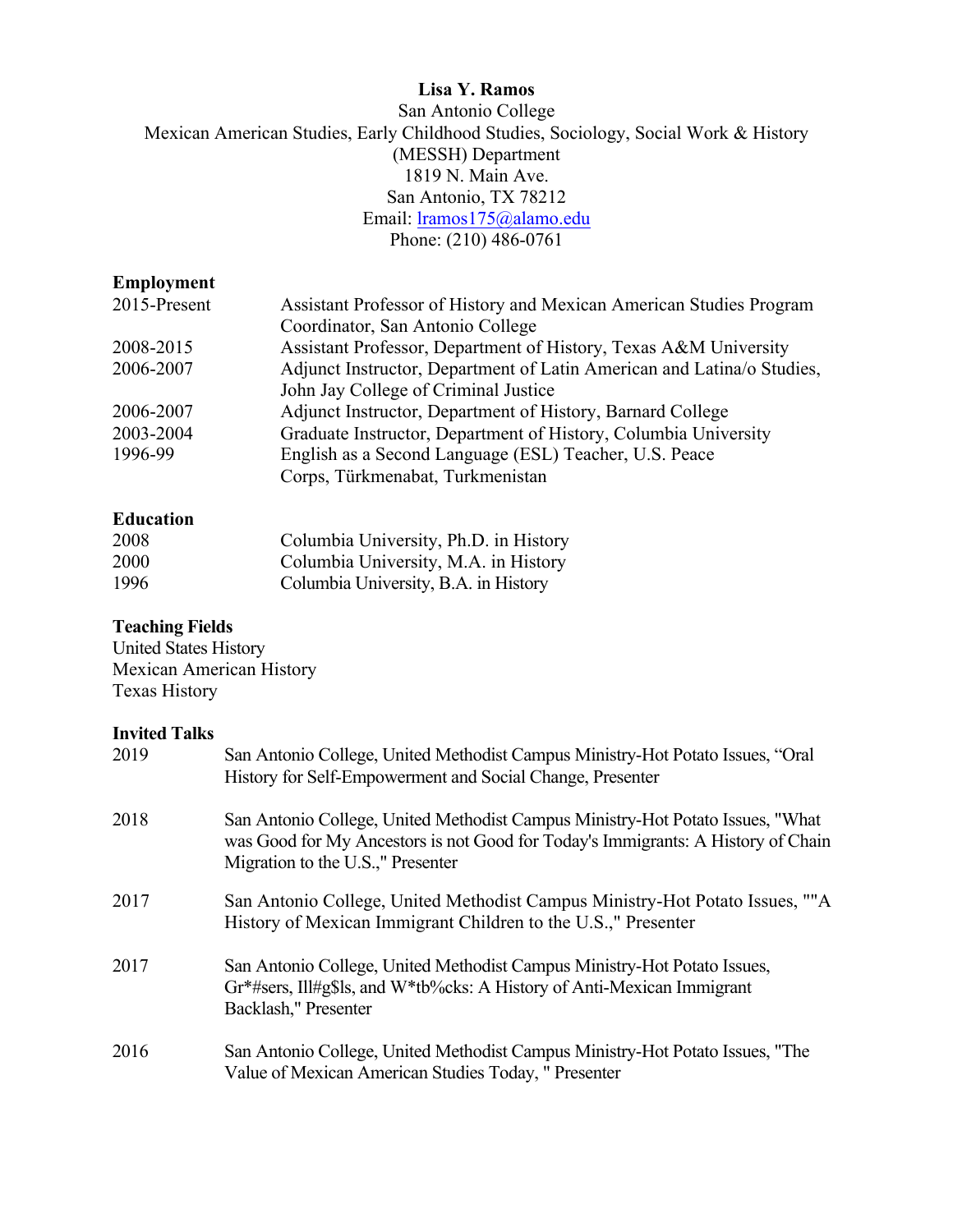| 2014               | Texas A&M, Hispanic Heritage Month, "Why YOU should Minor in Latina/o and<br>Mexican American Studies," Co-Facilitator                                                                                                                       |
|--------------------|----------------------------------------------------------------------------------------------------------------------------------------------------------------------------------------------------------------------------------------------|
| 2014               | Texas A&M, MSC CAMAC (Memorial Student Center Committee for the<br>Awareness of the Mexican American Culture), Hola Day event, Guest speaker                                                                                                 |
| 2013               | Texas A&M, History Department, Breaking Free, Breaking Down Symposium, "The<br>Longue Durée of Black-Brown Relations in Texas"                                                                                                               |
| 2012               | Texas A&M, Hispanic Heritage Month, Precious Knowledge screening, Co-<br>Discussant                                                                                                                                                          |
| 2012               | Texas A&M, Student Conference on Latino Affairs (SCOLA), "Equity and<br>Excellence in Education: Where minorities have been and where they are now in<br>education"                                                                          |
| 2012               | Texas A&M, History Department, Immigration in Comparative Perspective<br>Symposium, "Nazis in Arizona: Rhetoric and the Immigration Debate in the United<br>States"                                                                          |
| 2011               | Texas A&M, College of Liberal Arts, International Programs, "Everything's Bigger<br>and Better in Texas: The Roots of Texas Nationalism"                                                                                                     |
| 2009               | Brazos Valley (TX) Fulbright Association, "The Signers of the Texas Declaration of<br>Independence"                                                                                                                                          |
| 2008               | Texas A&M, History Department, Graduate Seminar - Special Topics:<br>Comparative Borderlands, "Mexican Americans & Whiteness"                                                                                                                |
| <b>Conferences</b> |                                                                                                                                                                                                                                              |
| 2019               | Presenter, 10 <sup>th</sup> Annual Pedagogy Conference: Great Expectations for Teaching and<br>Learning, Northeast Lakeview College, San Antonio                                                                                             |
| 2018               | Attendee, 50 Years Later: Holding up the Mirror Conference (the 50 <sup>th</sup> anniversary of<br>the 1968 U.S. Commission on Civil Rights Hearings on Mexican Americans in the<br>Southwest), Our Lady of the Lake University, San Antonio |
| 2018               | Attendee, American Historical Association: Texas Conference on Introductory History<br>Courses, Austin                                                                                                                                       |
| 2018               | Presenter, Topic: Reading for History Classes, TXRAN College and Career Readiness<br>Symposium, June 25, 2018, Region-20 Headquarters, San Antonio                                                                                           |
| 2017               | Presenter, Topic: Reading/Writing for History Classes, TXRAN College and Career<br>Readiness Symposium, July 17, 2017, Region-20 Headquarters, San Antonio                                                                                   |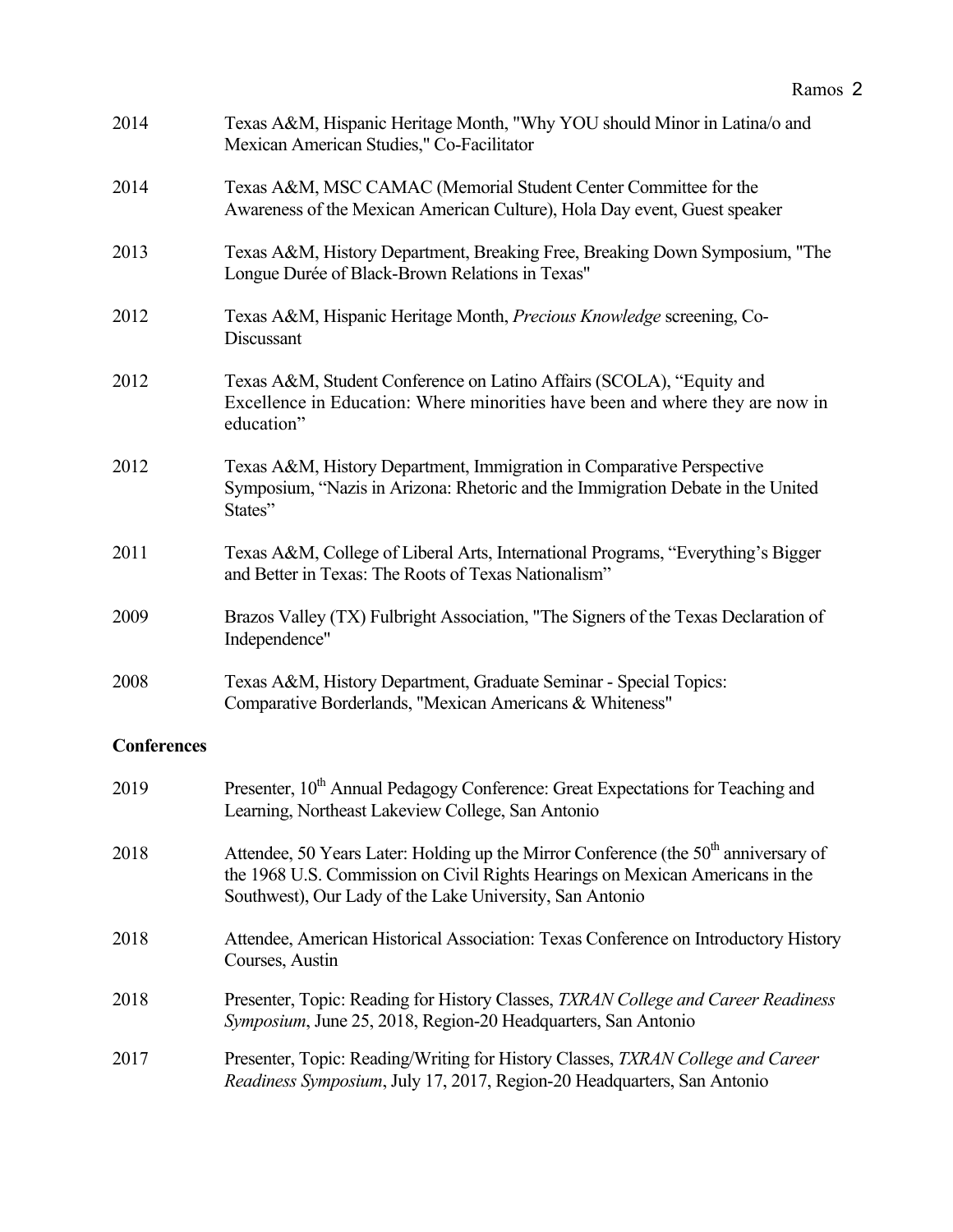| Ramos 3<br>2015 | Presenter, "Ni de aqui, ni de allá: An Identity Issue," Who am I? Conference, Student<br>Conference on Latino Affairs (SCOLA) annual meeting, Texas A&M University,<br><b>College Station</b>                                                                                                                                                |
|-----------------|----------------------------------------------------------------------------------------------------------------------------------------------------------------------------------------------------------------------------------------------------------------------------------------------------------------------------------------------|
| 2014            | Panelist, "Writing Black-Latino Histories: Marking Racial Boundaries and<br>Overlaps, A Roundtable Discussion," The Fun and the Fury: New Dialectics of<br>Pleasure and Pain In the Post-American Century, American Studies<br>Association annual meeting, Los Angeles                                                                       |
| 2013            | Presenter, "The Longue Durée of Black-Brown Relations in Texas," Refashioning<br>Blackness: Contesting Racism in the Afro-Americas Conference, Teresa Lozano Long<br>Institute of Latin American Studies (LLILAS) and the John L. Warfield Center for<br>African and African-American Studies (WCAAAS), The University of Texas at<br>Austin |
| 2012            | Chair, "Leadership Within the Mexican American Generation: Biographical Studies,"<br>Texas State Historical Association annual meeting                                                                                                                                                                                                       |
| 2011            | Chair and Commentator, "Shifting Identities in Latina/o Social Movements: Cross-<br>community and Transnational Mobilizations in the 1970s," Organization of American<br>Historians annual meeting                                                                                                                                           |
| 2010            | Panel Organizer and Presenter, "Not Similar Enough: Mexican American and<br>African American Civil Rights Struggles in the 1940s," Texas State Historical<br>Association annual meeting                                                                                                                                                      |
| 2010            | Presenter, "A Woman's Place is in the ?," American Historical Association annual<br>meeting                                                                                                                                                                                                                                                  |
| 2009            | Presenter, "Forgotten but in Different Ways: Mexican American and African<br>American Civil Rights Struggles," Organization of American Historians annual<br>meeting                                                                                                                                                                         |
| 2008            | Presenter, "Entering the Fray: Mexican American Women and Civil Rights<br>Organizing," American Studies Association annual meeting                                                                                                                                                                                                           |
| 2007            | Presenter, "Finding Common Cause through Race: The Importance of Whiteness<br>to ethnic Mexican civil rights efforts," American Historical Association annual<br>meeting                                                                                                                                                                     |
| 2006            | Presenter, "Two Races Fit All: Texas juries, race and Mexican American place,"<br>Texas State Historical Association annual meeting                                                                                                                                                                                                          |
| 2005            | Presenter, "Borderlands and Boundaries: Mexican Americans' Legal Spaces<br>within the US," EWHA Woman's University, English and American Studies<br>Institute, Seoul, South Korea                                                                                                                                                            |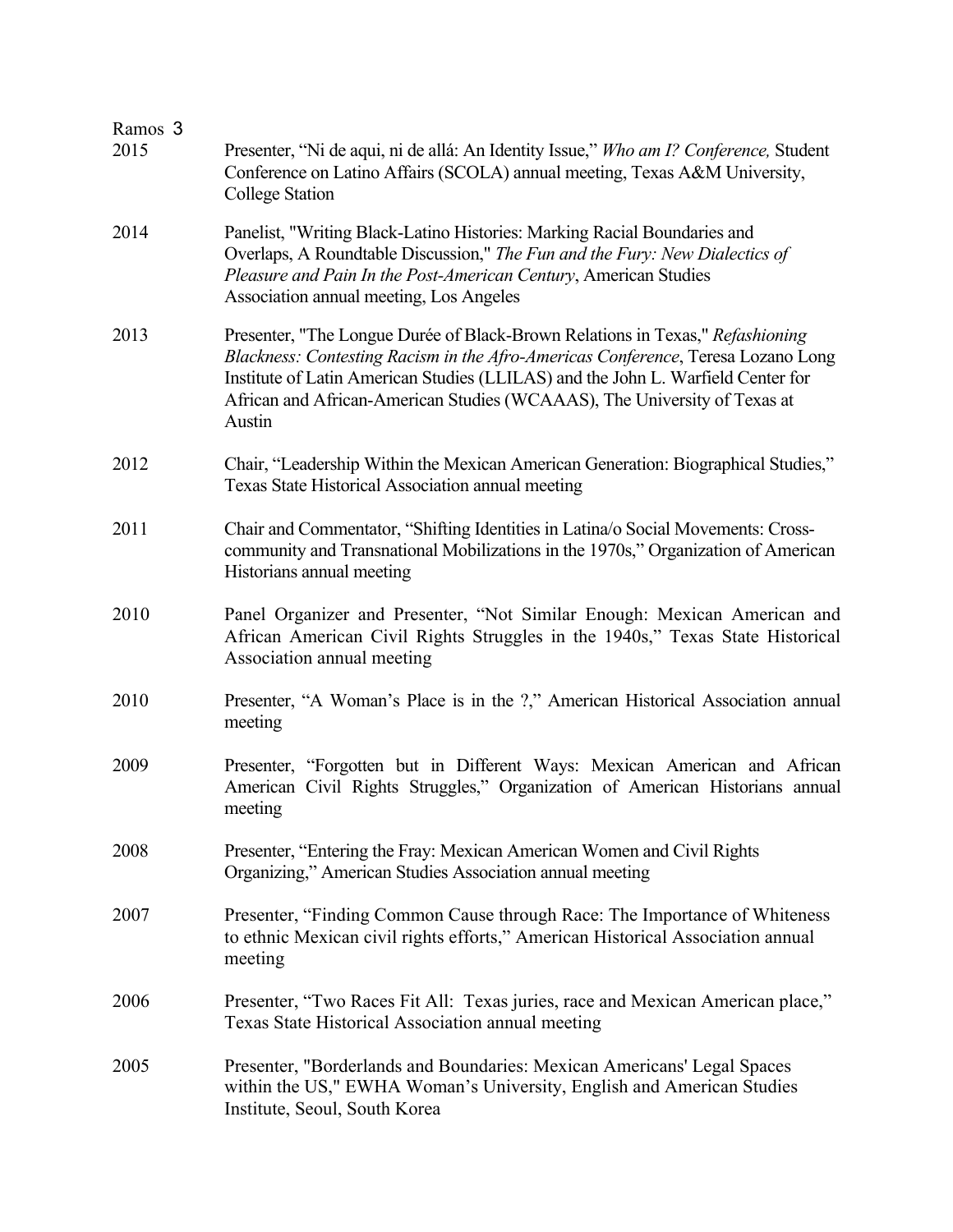| 2005         | Presenter, "Ideas of Race in the Mexican American Imagination," American<br>Studies Association of Korea annual meeting, Pusan, South Korea                                                                                           |
|--------------|---------------------------------------------------------------------------------------------------------------------------------------------------------------------------------------------------------------------------------------|
| 2004         | Presenter, "Mexican Americans and the US National Conscience," U.S. Latino<br>and Latina World War Two Oral History Project Forum, Washington D.C.                                                                                    |
| 2004         | Presenter, "A 'Class Apart': The Politics of Mexican-American Citizenship,<br>1930-1971," Race and Place: The Struggle for Civil Rights in America,<br>University of Alabama, Tuscaloosa, AL                                          |
| 1998         | Panelist, University of Texas-Brownsville, Latino Heritage Month Celebration: Latina<br>Women Panel, "Identity, Culture, and the American Experience along the U.S. -<br>Mexico Border: An Autobiography, a Biography, and a History" |
|              | <b>Professional and Community Service</b>                                                                                                                                                                                             |
| 2018-Present | Texas Higher Education Coordinating Board (THECB), History Field of<br>Study (FOS) Advisory Committee, Co-Chair                                                                                                                       |
| 2018         | Barnard College, Reacting to the Past (RTTP) Conference, Attendee,<br>Implemented role-play games learned at conference into US HIST 1301 class.                                                                                      |
| 2018         | San Antonio College, History Program, Adjunct Faculty Workshops, co-<br>hosted panels with Dr. Bueno and Dr. Clarkin                                                                                                                  |
| 2017-Present | San Antonio College, DREAM.US scholarship recipients, Advocate                                                                                                                                                                        |
| 2017-2018    | San Antonio College, Raza Heritage Month, Committee Member                                                                                                                                                                            |
| 2017-2018    | San Antonio College, LGBTQ+ History Month, Committee Member                                                                                                                                                                           |
| 2017-2018    | San Antonio College, Women's History Month, Assisted with Keynote<br>Speaker - Cecilia Balli - event                                                                                                                                  |
| 2017-2018    | San Antonio College, Open Educational Resources (OER), Committee<br>Member                                                                                                                                                            |
| 2017-2018    | San Antonio College, Multicultural Conference - HIST 2328 - Mexican<br>American History II Movimiento San Antonio oral history project<br>presentations, Organizer                                                                    |
| 2017-2018    | San Antonio College, History Program, History Search Committee Chair,<br>two full-time History positions                                                                                                                              |
| 2017         | Texas Higher Education Coordinating Board (THECB), Mexican-American<br>Studies (MAS) Field of Study (FOS) Advisory Committee, Member                                                                                                  |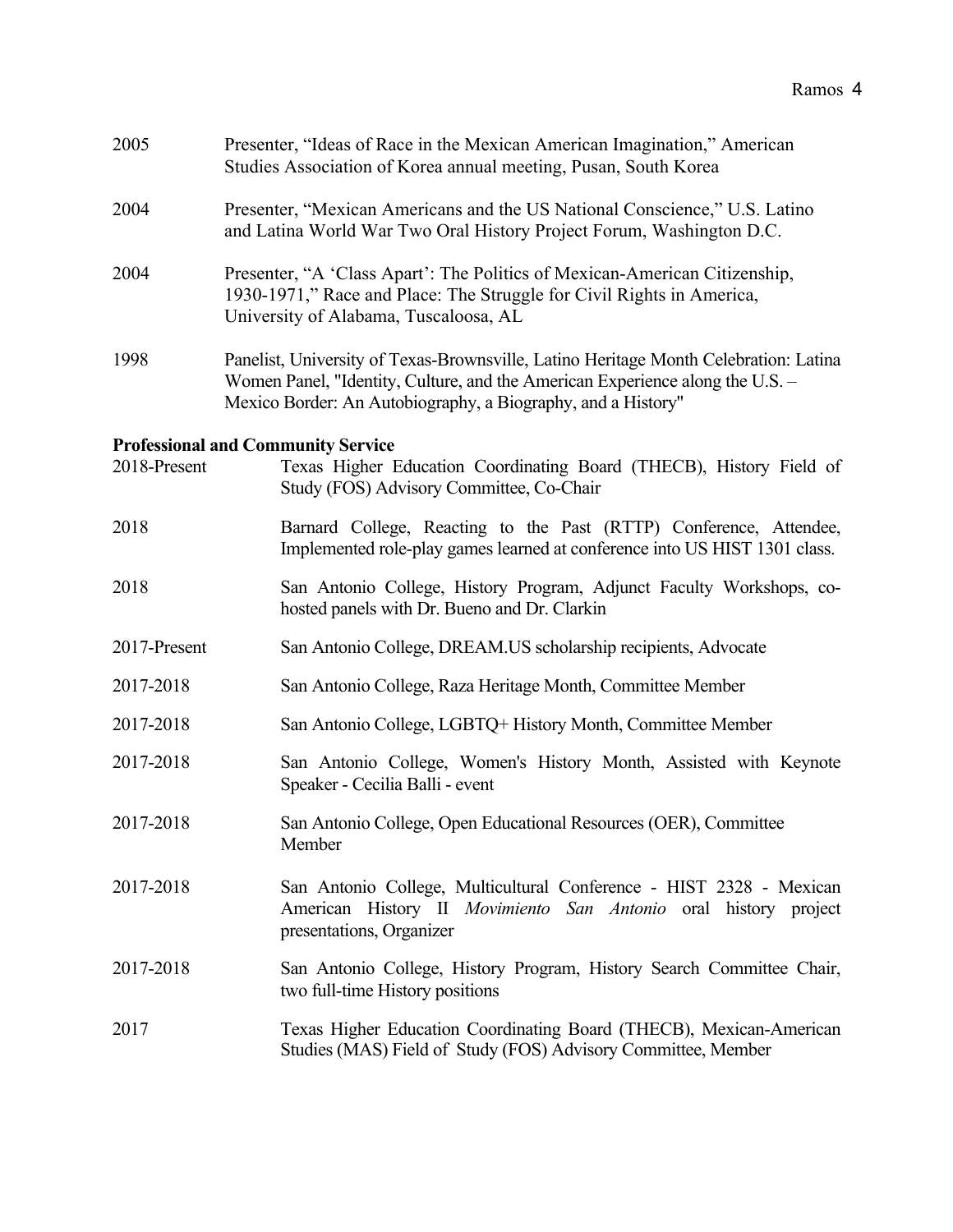| Ramos 5<br>2016-Present | San Antonio College, MAS Program, Coordinator: Organized film screenings,                                                                                             |
|-------------------------|-----------------------------------------------------------------------------------------------------------------------------------------------------------------------|
|                         | presentations, open houses, MAS FOS majors' events, ran MAS faculty<br>meetings, and ran MAS Center.                                                                  |
| 2016-Present            | San Antonio College, Somos Chicanx, Co-advisor, Attended MAS-related<br>conferences with students.                                                                    |
| 2016-2018               | San Antonio College, Employee Giving Back Campaign, Committee Member                                                                                                  |
| 2016                    | Texas A&M-San Antonio, San Antonio Regional History Day, Judge                                                                                                        |
| 2015-Present            | Alamo Colleges District, Mexican-American Studies Field of Study (FOS)<br>District-wide Committee, Member                                                             |
| 2015-2016               | San Antonio College, Mexican American Studies (MAS), Advisory<br>Committee                                                                                            |
| 2014-2015               | Texas A&M-College Station, Latino and Mexican American Studies minor,<br><b>Advisory Committee</b>                                                                    |
| 2013-15                 | Texas A&M-College Station, Glasscock Center for Humanities, Latin@<br><b>Studies Working Group, Co-Facilitator</b>                                                    |
| 2010-2015               | Texas A&M-College Station, Gamma Phi Omega (Latina Social and Service<br>Organization), Faculty Advisor                                                               |
| 2012, 2015              | ETS, AP U.S. History Exam, Question writer                                                                                                                            |
| 2007-09, 2013-18        | Educational Testing Service (ETS), AP U.S. History Exam, Grader                                                                                                       |
| 2011-2013               | Texas A&M-College Station, History Department, Undergraduate Committee                                                                                                |
| 2012                    | State Bar of Texas, Oyez, Oyez, Oh Yay! Civic Resources for Texas Students<br>and Teachers (interactive, web-based resource: www.texasbar.com/civics),<br>Interviewee |
| 2012                    | Texas A&M-College Station, History Colloquium Series, Nayan Shah<br>(UCSD) visit, Co-organizer                                                                        |
| 2011                    | Journal of American History, Article Reviewer                                                                                                                         |
| 2011                    | Texas A&M-College Station Department, Chicana/o-Latino History<br>& Race, Ethnicity, and Migration Clusters, Co-organizer                                             |
| 2011                    | Texas A&M-College Station, Honors & Undergraduate Research Office,<br>Marshall Scholarship Mock Interviewer                                                           |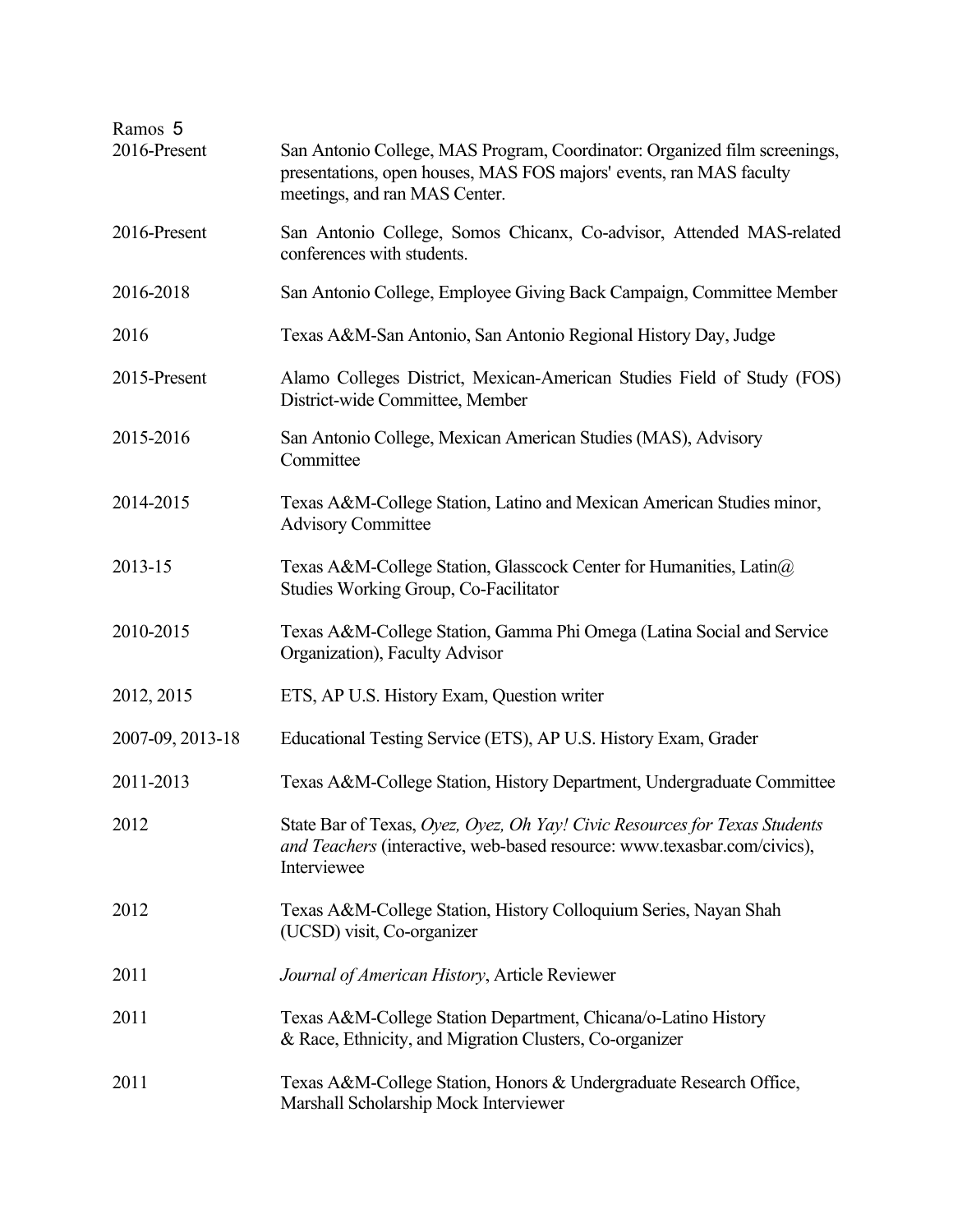| 2011                                    | Texas A&M-College Station, Honors & Undergraduate Research Office,<br>University Scholars Program Selection Committee                                                               |
|-----------------------------------------|-------------------------------------------------------------------------------------------------------------------------------------------------------------------------------------|
| 2011                                    | Associated Press, "Susana Martinez, New Mexico Governor, Admits<br>Paternal Grandparents Were Undocumented Immigrants," available at<br>huffingtonpost.com, Sept. 2011, Interviewee |
| 2010                                    | Texas A&M-College Station, History Department, Department Head Search<br>Committee, Nominating Committee                                                                            |
| 2009                                    | Texas A&M-College Station, History Department, Faculty Meetings, Secretary                                                                                                          |
| 2009                                    | Tejano Genealogy Society of Austin, Tejano Book Prize, Judge                                                                                                                        |
| 2009                                    | PBS American Experience Series, "A Class Apart" documentary,<br>Interviewee/Consultant                                                                                              |
| <b>Grants &amp; Fellowships</b><br>2016 | San Antonio College, Alamo Colleges Foundation, Faculty/Staff Innovative Grant<br>Pilot Program                                                                                     |
| 2013                                    | Harvard University, Schlesinger Library, Travel Grant                                                                                                                               |
| 2011-2013                               | Texas A&M, History Department, Travel & Research Grant                                                                                                                              |
| 2012                                    | National Center for Institutional Diversity (NCID), Exemplary Diversity Scholar<br>citation                                                                                         |
| 2011-2012                               | Texas A&M, College of Liberal Arts, Faculty Research Enhancement Grant                                                                                                              |
| 2011-2012                               | Texas A&M, Glasscock Center for Humanities Research, Faculty Stipendiary Grant                                                                                                      |
| 2009-2010                               | Texas A&M, Office of Proposal Development, Program to Enhance Scholarly<br><b>Activities Grant</b>                                                                                  |
| 2007-2008                               | Columbia University, Center for Student Advising, John W. Kluge Fellowship                                                                                                          |
| 2005-2006                               | Columbia University, History Department, Summer Research Grant                                                                                                                      |
| 2004-2005                               | Columbia University, History Department, Dissertation Writing Fellowship                                                                                                            |
| 2004                                    | American Historical Association, Littleton-Griswold Research Grant                                                                                                                  |
| 2003-2004                               | Columbia University, Graduate School of Arts & Sciences, Erb Scholarship                                                                                                            |